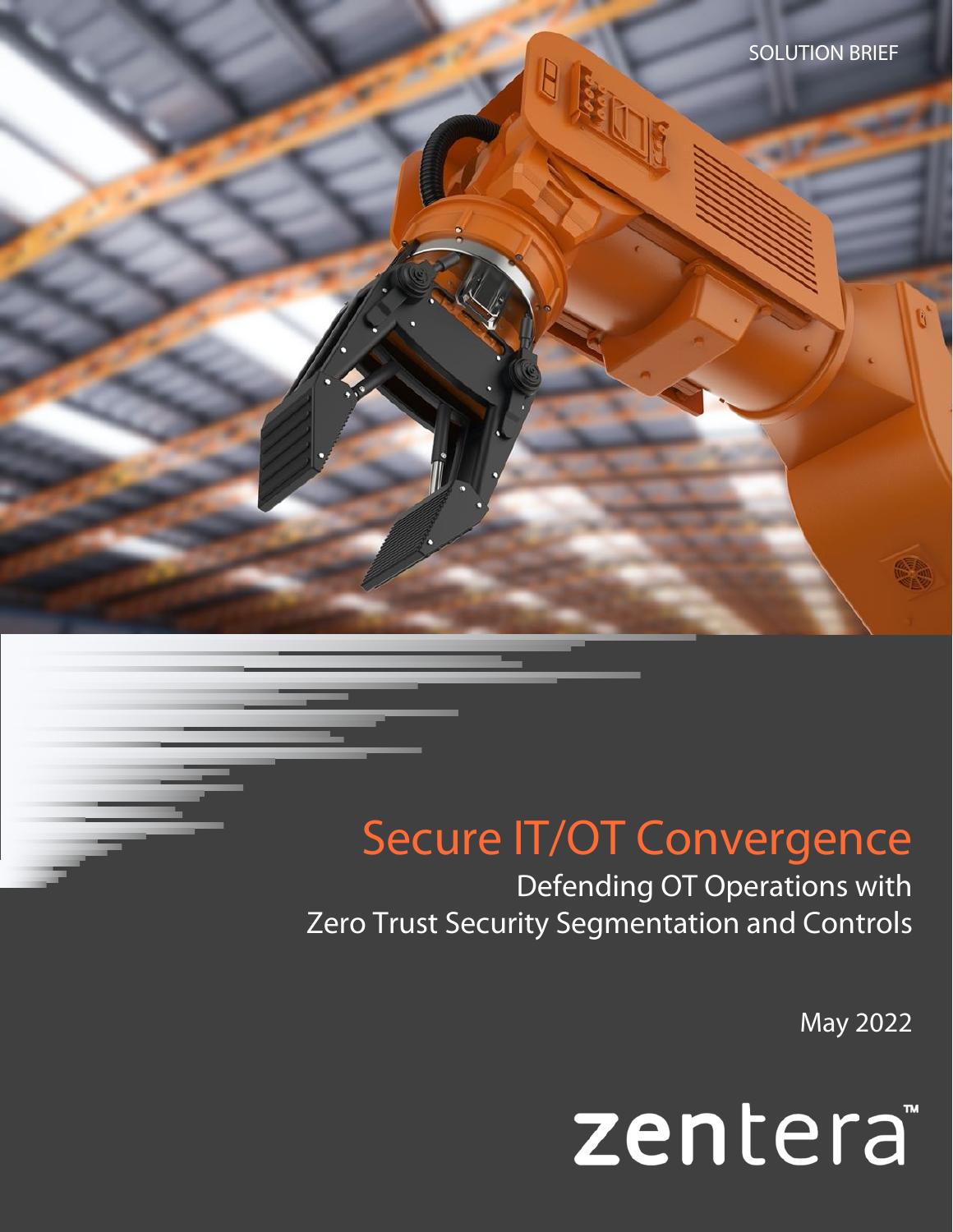## Hackers Are Increasingly Targeting OT Networks

Information technology (IT) and operational technology (OT) networks have traditionally been separate domains. IT networks, which support enterprise computing and applications, prioritize *confidentiality* of the data they contain – financial performance, customer lists, and so on. OT networks, on the other hand, drive revenue production for the business, and therefore prioritize *availability* – any downtime instantly results in lost revenue and may even present a safety hazard.

These details haven't escaped hackers, who have figured out how motivated OT companies are in keeping facilities operational. With ransomware and cryptocurrency making cyber extortion simpler than ever, the surge in reconnaissance activity against OT networks is bad news.

**\$4.24M**

Average Cost of a Breach in Industrial Sector2

**36%**

Share of all OT Attacks from Ransomware<sup>1</sup>

**2,204%**

Increase in Reconnaissance Against OT, Jan-Sep 20211

zentera

## Potential Risks of OT Attacks

- Financial losses from production downtime and lost work in progress
- Costs to remediate and recover
- Loss of customer confidence and brand image
- Safety and environmental hazards
- Fines, lawsuits, and liability
- Bad publicity with shareholders and stakeholders
- Non-renewal of insurance coverage

1IBM Security, X-Force Threat Intelligence Index 2022 2IBM Security, Cost of a Data Breach Report 2021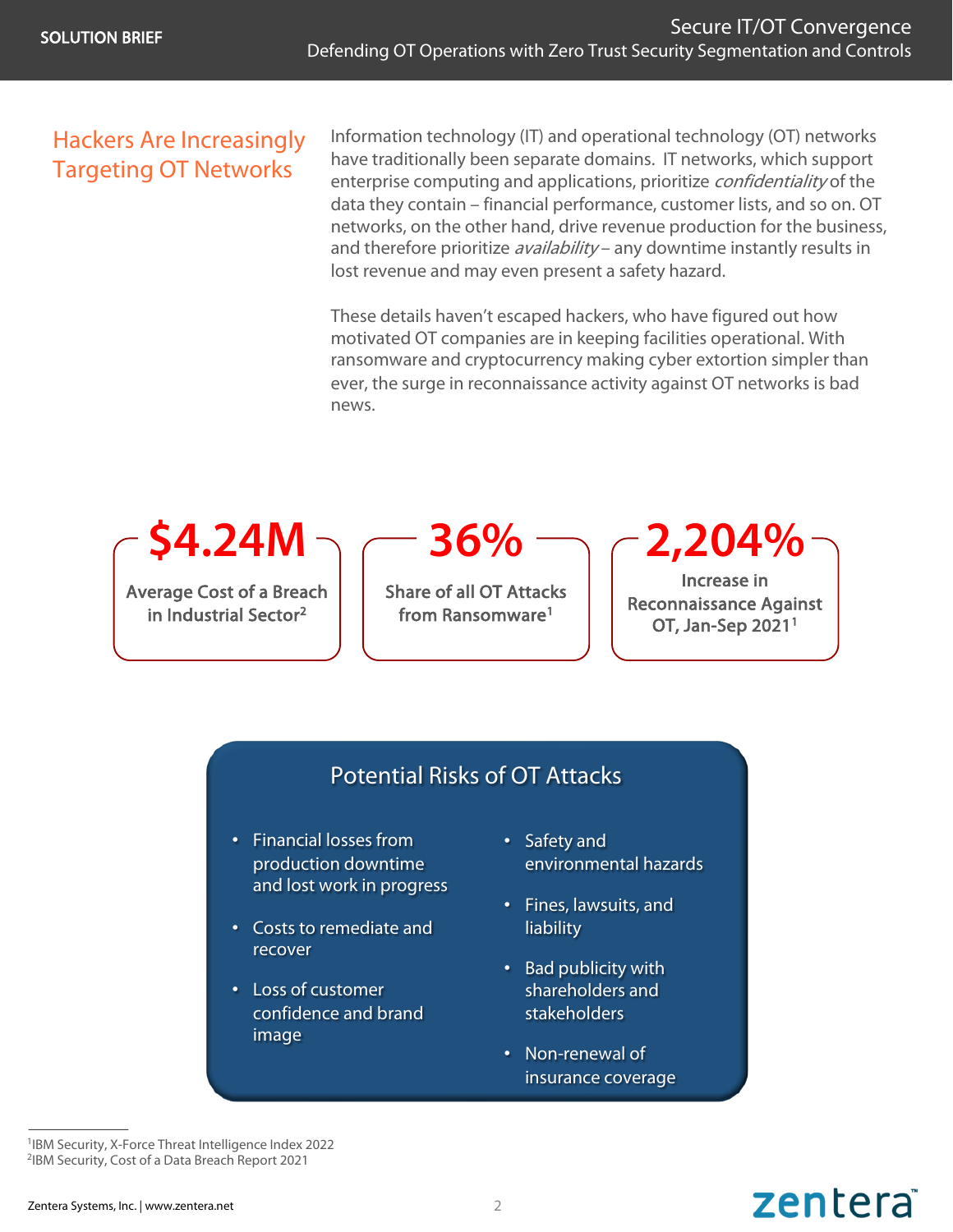## The Divide Between IT and OT is Shrinking, and OT is More Exposed than Ever

The Purdue Reference Model for OT segmentation and security controls to protect mission-critical production assets was first proposed in1992. While it provides a useful logical model, it is often difficult to implement using traditional, inflexible networking technologies. As a result, many OT environments are flat and even mixed with IT today. This weak cyber defense for OT is showing signs of age in today's interconnected world: IBM Security's X-Force Threat Intelligence Index 2022 reports that manufacturing was the top attacked industry in  $2021<sup>1</sup>$ .

It's not that the production assets have changed – in fact, most OT assets and networks are designed to last for decades. But as companies embrace Digital Transformation – adopting work from home policies and migrating business intelligence into the cloud – the expanded attack surface brings this decades-old technology face-to-face with today's modern threats.



IT/OT with Purdue Reference Model Segmentation

Attacks come from IT/cloud and from increased application access. Digital Transformation gives hackers new options to attack critical production workloads through the expansion of Level 3/4 infrastructure, as well as through compromised remote users and 3rd parties

zentera

<sup>1</sup>https://www.ibm.com/downloads/cas/ADLMYLAZ 2https://www.ibm.com/downloads/cas/OJDVQGRY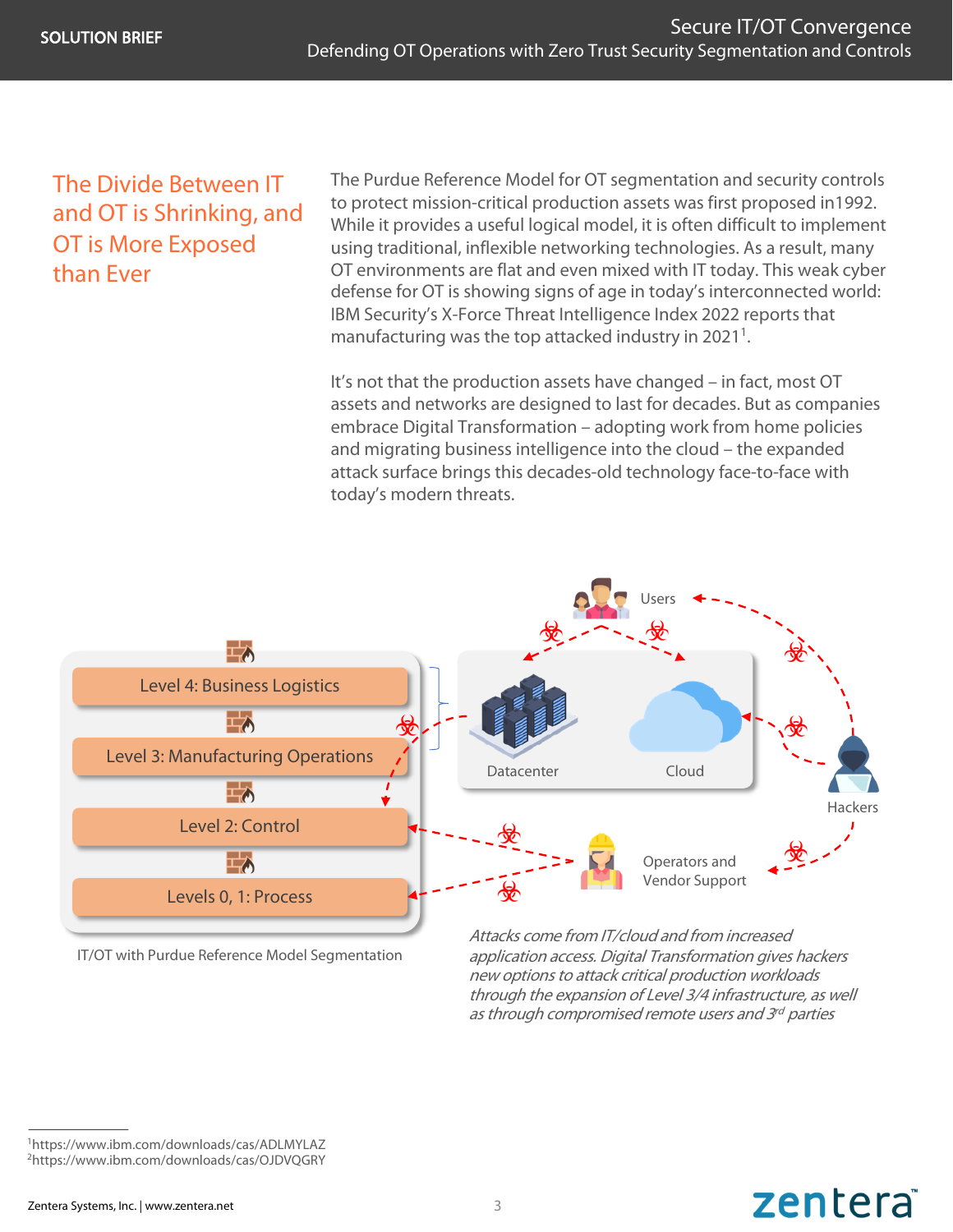## Why Traditional OT Segmentation Has Fallen Short

The fundamental concept behind the Purdue Reference Model is sound. It makes complete sense to group OT assets into different levels based on application and criticality and control access to them. The problem is not in the concept – it's in the execution.

Network segmentation has been traditionally implemented by creating separate zones (e.g. VLAN) connected by a firewall or ACL as control points to control all cross-zone communications for devices. This approach creates many operational challenges:

#### Coarse Segmentation

Firewalls can be prohibitively expensive. Architects may choose to reduce cost and management overhead by implementing large zones, but this makes it difficult to specify access to specific devices or workloads in the OT environment. Detailed zones using VLAN/ACL create other challenges for policy implementation and management.

#### Lack of Identity-Based Controls

With traditional filtering, an unauthorized user can bypass the filters simply by launching the attack from any authorized server – potentially one in the cloud or inside the OT environment.

#### **Inflexibility**

With traditional segmentation, a device's zone is tied to the network topology. Policy updates mean network reconfiguration that can trigger downtime and so are discouraged, making it hard to keep security filtering up-to-date with the needs of the business.



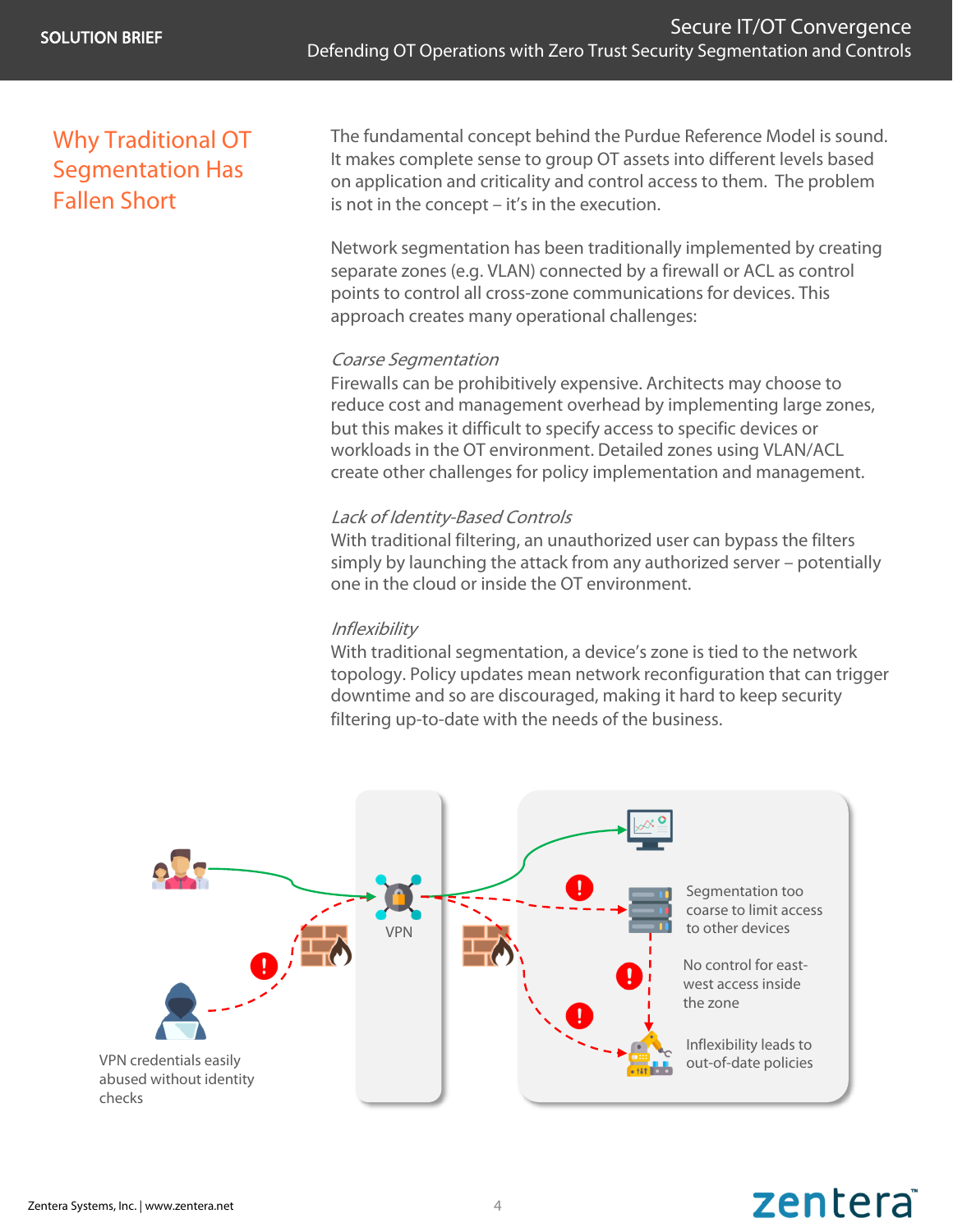## How Zentera Zero Trust Security Defends Converged IT/OT

Zentera Systems' CoIP® Access Platform is an advanced cybersecurity solution capable of layering application-scale segmentation and controls over existing IT and OT networks. Companies may use CoIP Access Platform as the basis of their Zero Trust plans in accordance with NIST 800-207 guidelines.

Once onboarded to CoIP Access Platform, IT and OT assets can be immediately assigned to logical zones called Application Chambers. Traffic flow into, out of, and between Chambers is controlled by identity-based policies that are easy to program and change. All policies are defined in a centralized orchestrator and enforced at users and applications for tight security control. The Zero Trust implementation completely overlays existing networking and firewall architectures without disruption.

#### Strong Zero Trust Security

Chamber and Access policies implement NIST 800-207 Zero Trust Security based on user, server, and application identity – not on IP address – and are applied properly even as users move and servers migrate across network environments

#### Zero Trust Network Access

Least-privilege, application-aware, and VPN-free access with users, vendors, and contractors authenticated against your IdP

### Zero Touch Deployment

With onboarding options ranging from the Micro-Segmentation Gatekeeper for agentless protection of OT workloads to the powerful zLink agent for computers and servers, there's no need to disrupt or change existing applications or networks to deploy



#### Workload Micro-Segmentation

Application Chambers provide granular segmentation, cloaking, and isolation of individual OT processes to cover the Detect and Protect categories of the NIST Cybersecurity Framework

### Overlay Application Network

Secure and application-aware direct access for cloud-based business applications and intelligence to Chambered OT assets without exposing the OT network to the cloud

#### Simple Operations and Change Management

Moving segmentation policies and flow control to CoIP Access Platform makes it simple and easy to onboard new users and devices or change policies without impacting already enforced policies

zentera

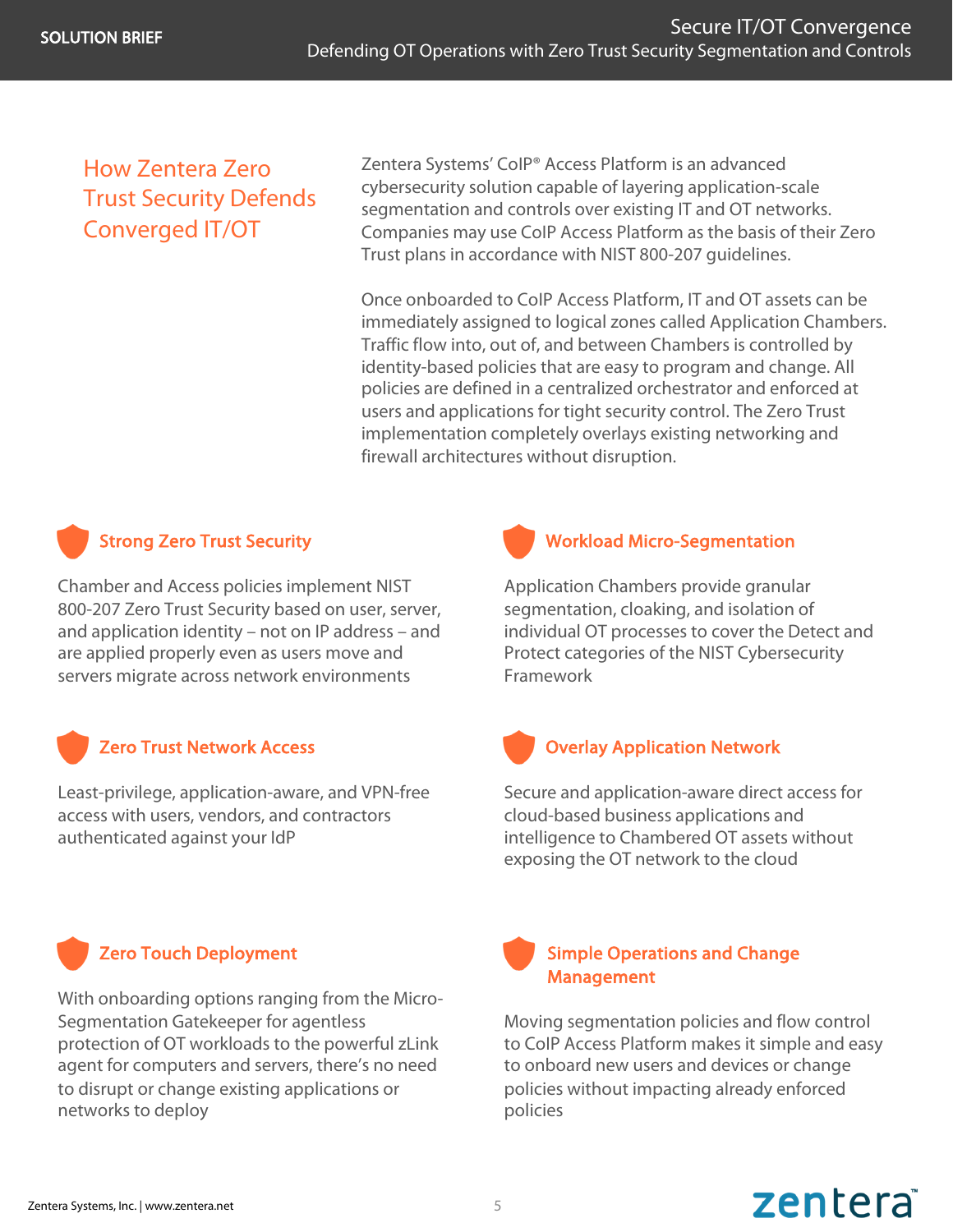## Apply Modern Segmentation and Controls to Any IT/OT **Network**

CoIP Access Platform enables OT administrators to create segmentation in any environment without VLANs, ACLs, or other network changes. Its combination of Application Chambers, ZTNA, and Overlay Application Network enable Zero Trust Security segmentation and controls for any converged IT/OT environment – even flat networks without any existing controls.



## zentera®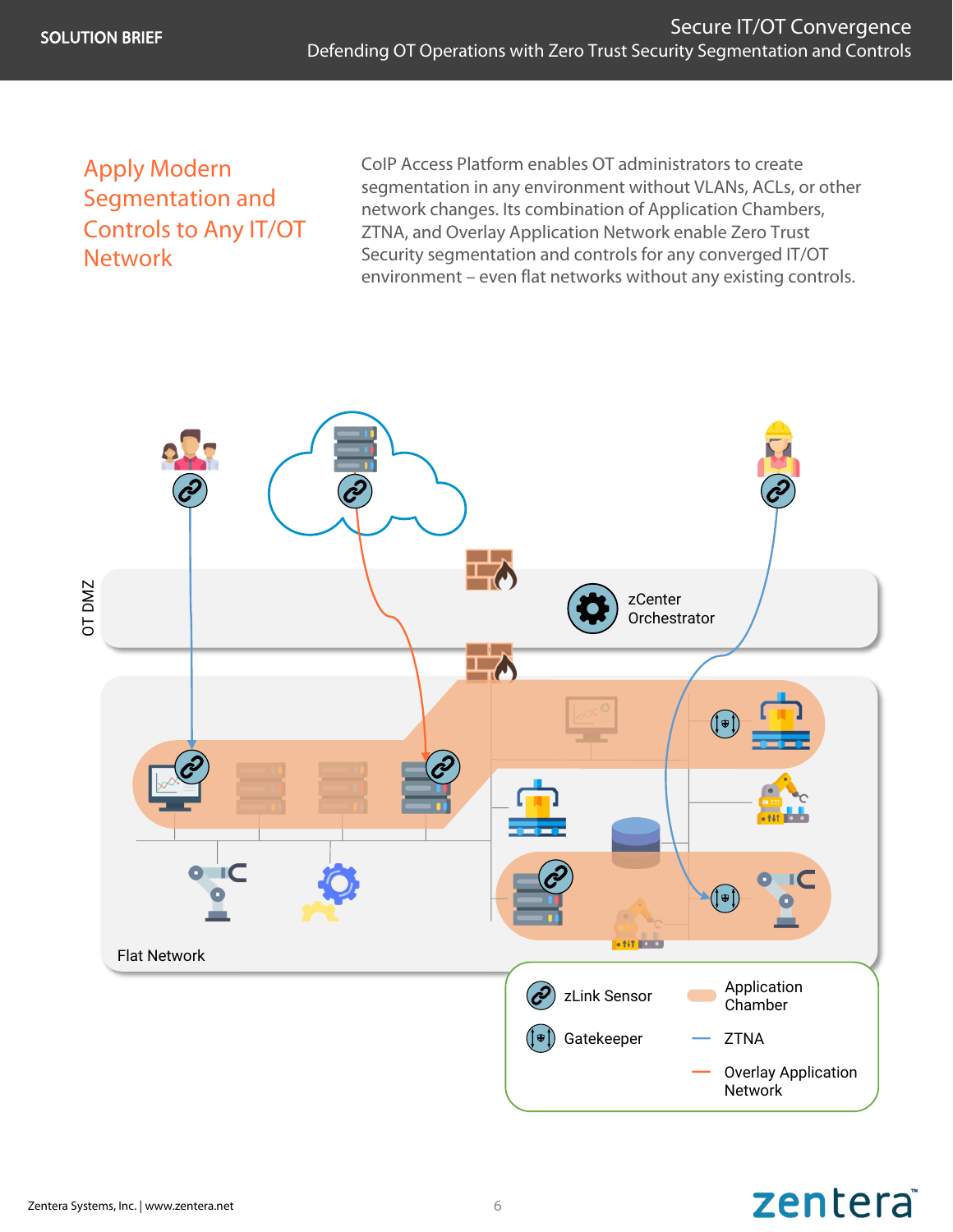## Advanced, Yet Simple to Adopt and Use

Adopting leading-edge network security solutions for secure developer access doesn't have to be complex.

All it takes to get up and running is a simple 3-step process. Once in place, CoIP Access Platform makes it easy to build powerful Zero Trust security policies to improve your security posture.



- Install CoIP Access Platform
- Onboard servers with zLink agents and devices with Micro-Segmentation Gatekeeper

## Configure **Configure Secure**

- Create Chambers
- Configure Chamber and access policies
- Turn on policies in Detection mode
- Create user roles and onboard users
- Enforce policies in Prevention mode
- Monitor logs
- Optimize Chamber assignments and policies as needed

#### Zentera Systems, Inc. | www.zentera.net